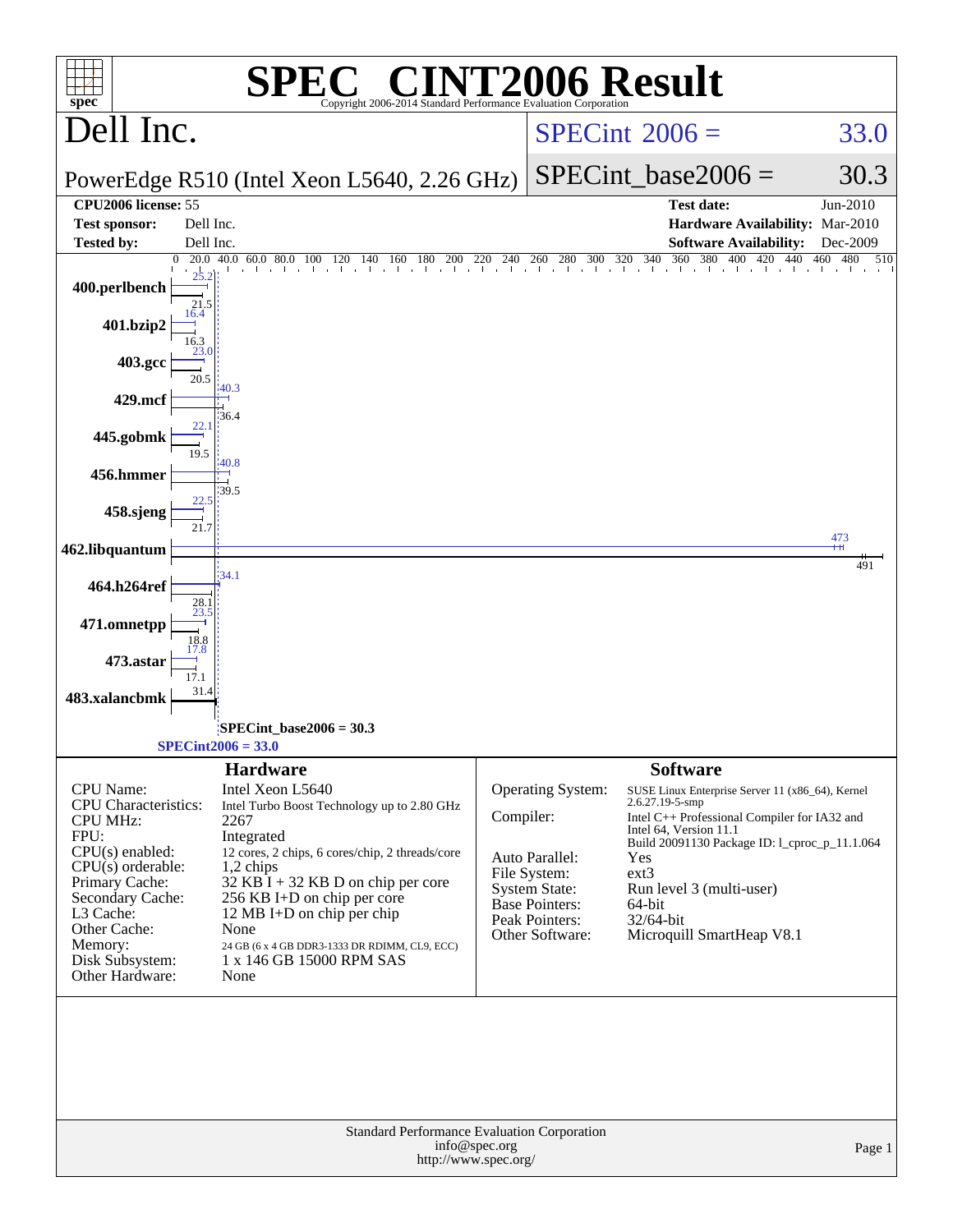

# **[SPEC CINT2006 Result](http://www.spec.org/auto/cpu2006/Docs/result-fields.html#SPECCINT2006Result)**

# Dell Inc.

#### $SPECint2006 = 33.0$  $SPECint2006 = 33.0$

PowerEdge R510 (Intel Xeon L5640, 2.26 GHz)

SPECint base2006 =  $30.3$ 

**[CPU2006 license:](http://www.spec.org/auto/cpu2006/Docs/result-fields.html#CPU2006license)** 55 **[Test date:](http://www.spec.org/auto/cpu2006/Docs/result-fields.html#Testdate)** Jun-2010

**[Test sponsor:](http://www.spec.org/auto/cpu2006/Docs/result-fields.html#Testsponsor)** Dell Inc. **[Hardware Availability:](http://www.spec.org/auto/cpu2006/Docs/result-fields.html#HardwareAvailability)** Mar-2010 **[Tested by:](http://www.spec.org/auto/cpu2006/Docs/result-fields.html#Testedby)** Dell Inc. **[Software Availability:](http://www.spec.org/auto/cpu2006/Docs/result-fields.html#SoftwareAvailability)** Dec-2009

#### **[Results Table](http://www.spec.org/auto/cpu2006/Docs/result-fields.html#ResultsTable)**

|                    | <b>Base</b>    |              |                |              |                |       | <b>Peak</b>           |              |                |              |                |              |  |
|--------------------|----------------|--------------|----------------|--------------|----------------|-------|-----------------------|--------------|----------------|--------------|----------------|--------------|--|
| <b>Benchmark</b>   | <b>Seconds</b> | <b>Ratio</b> | <b>Seconds</b> | <b>Ratio</b> | <b>Seconds</b> | Ratio | <b>Seconds</b>        | <b>Ratio</b> | <b>Seconds</b> | <b>Ratio</b> | <b>Seconds</b> | <b>Ratio</b> |  |
| 400.perlbench      | 454            | 21.5         | 451            | 21.6         | 454            | 21.5  | 388                   | 25.2         | 387            | 25.2         | 388            | 25.1         |  |
| 401.bzip2          | 593            | 16.3         | 589            | 16.4         | 591            | 16.3  | 590                   | 16.4         | 590            | 16.4         | 591            | 16.3         |  |
| $403.\mathrm{gcc}$ | 391            | 20.6         | 392            | 20.5         | 393            | 20.5  | 350                   | 23.0         | 351            | 22.9         | 349            | 23.1         |  |
| $429$ mcf          | 251            | 36.4         | 250            | 36.4         | 252            | 36.3  | 226                   | 40.3         | 226            | 40.4         | 226            | 40.3         |  |
| $445$ .gobmk       | 539            | 19.5         | 541            | 19.4         | 539            | 19.5  | 474                   | 22.1         | 473            | 22.2         | 474            | 22.1         |  |
| $ 456$ .hmmer      | 236            | 39.5         | 236            | 39.5         | 235            | 39.6  | 229                   | 40.8         | 229            | 40.8         | 229            | 40.7         |  |
| $458$ .sjeng       | 558            | 21.7         | 557            | 21.7         | 558            | 21.7  | 537                   | 22.5         | 537            | 22.5         | 538            | 22.5         |  |
| 462.libquantum     | 42.2           | 491          | 42.4           | 488          | 41.2           | 503   | 43.6                  | 475          | 44.2           | 468          | 43.8           | 473          |  |
| 464.h264ref        | 793            | 27.9         | 784            | 28.2         | 786            | 28.1  | 648                   | 34.1         | 648            | 34.1         | 648            | 34.1         |  |
| 471.omnetpp        | 328            | 19.1         | 333            | 18.8         | 333            | 18.8  | 266                   | 23.5         | 266            | 23.5         | 262            | 23.9         |  |
| $473$ . astar      | 409            | 17.2         | 409            | 17.1         | 410            | 17.1  | 395                   | 17.8         | 397            | 17.7         | 395            | 17.8         |  |
| 483.xalancbmk      | 219            | 31.4         | 223            | 31.0         | 220            | 31.4  | 219                   | 31.4         | 223            | 31.0         | 220            | 31.4         |  |
| $\mathbf{r}$       | $\mathbf{1}$ . |              |                | 1.1.1.1      |                |       | 1.1<br>$\blacksquare$ | $\cdot$      |                |              |                |              |  |

Results appear in the [order in which they were run.](http://www.spec.org/auto/cpu2006/Docs/result-fields.html#RunOrder) Bold underlined text [indicates a median measurement.](http://www.spec.org/auto/cpu2006/Docs/result-fields.html#Median)

#### **[Operating System Notes](http://www.spec.org/auto/cpu2006/Docs/result-fields.html#OperatingSystemNotes)**

'ulimit -s unlimited' was used to set the stacksize to unlimited prior to run

#### **[Platform Notes](http://www.spec.org/auto/cpu2006/Docs/result-fields.html#PlatformNotes)**

 BIOS Settings: Power Management = Maximum Performance (Default = Active Power Controller) Data Reuse = Disabled (Default = Enabled)

#### **[General Notes](http://www.spec.org/auto/cpu2006/Docs/result-fields.html#GeneralNotes)**

 OMP\_NUM\_THREADS set to number of cores KMP\_AFFINITY set to granularity=fine,scatter The Dell PowerEdge R510 and the Bull NovaScale R450 F2 models are electronically equivalent. The results have been measured on a Dell PowerEdge R510 model.

#### **[Base Compiler Invocation](http://www.spec.org/auto/cpu2006/Docs/result-fields.html#BaseCompilerInvocation)**

[C benchmarks](http://www.spec.org/auto/cpu2006/Docs/result-fields.html#Cbenchmarks): [icc -m64](http://www.spec.org/cpu2006/results/res2010q3/cpu2006-20100913-13225.flags.html#user_CCbase_intel_icc_64bit_f346026e86af2a669e726fe758c88044)

[C++ benchmarks:](http://www.spec.org/auto/cpu2006/Docs/result-fields.html#CXXbenchmarks) [icpc -m64](http://www.spec.org/cpu2006/results/res2010q3/cpu2006-20100913-13225.flags.html#user_CXXbase_intel_icpc_64bit_fc66a5337ce925472a5c54ad6a0de310)

> Standard Performance Evaluation Corporation [info@spec.org](mailto:info@spec.org) <http://www.spec.org/>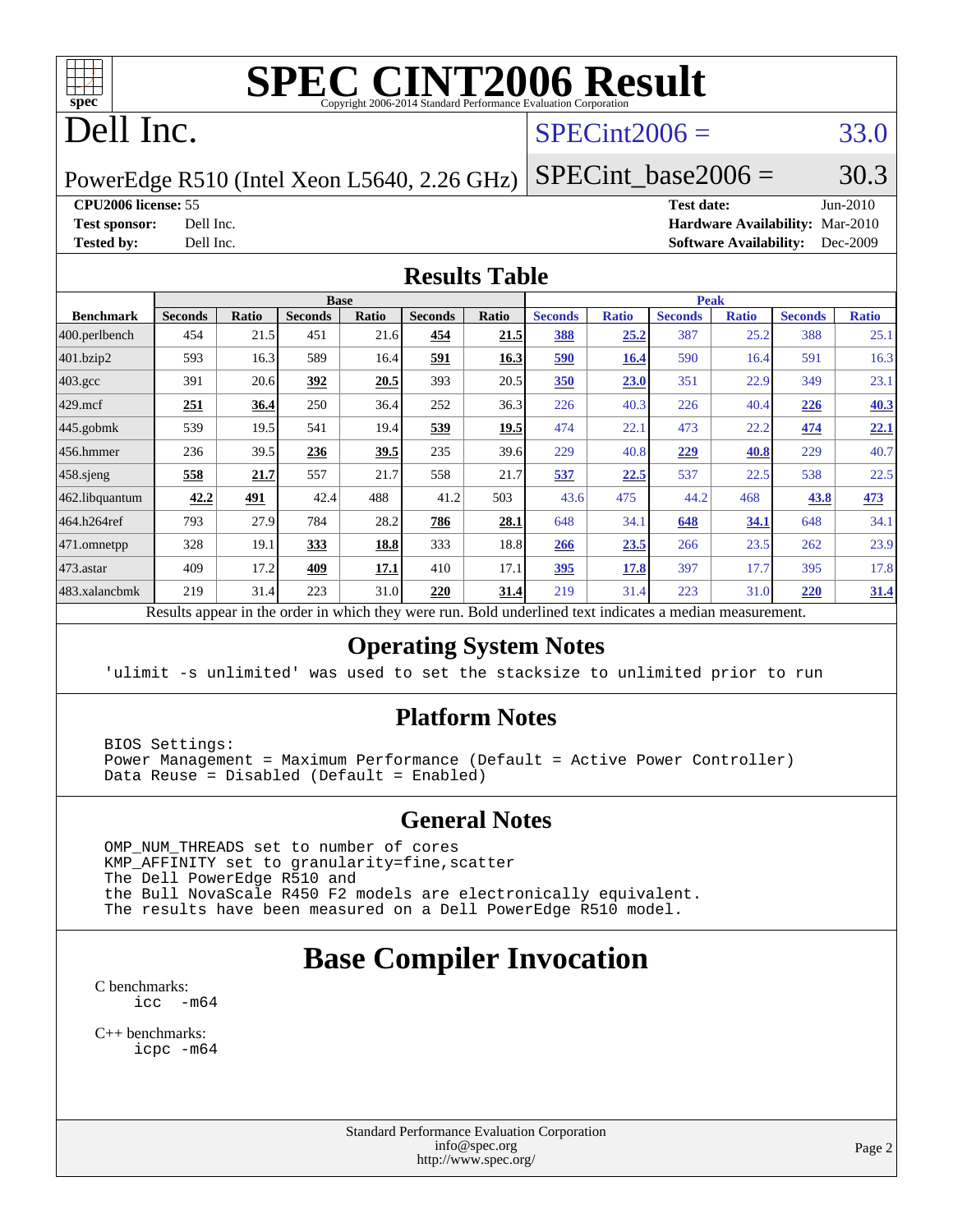

# **[SPEC CINT2006 Result](http://www.spec.org/auto/cpu2006/Docs/result-fields.html#SPECCINT2006Result)**

# Dell Inc.

 $SPECint2006 = 33.0$  $SPECint2006 = 33.0$ 

PowerEdge R510 (Intel Xeon L5640, 2.26 GHz) SPECint base2006 =  $30.3$ 

**[CPU2006 license:](http://www.spec.org/auto/cpu2006/Docs/result-fields.html#CPU2006license)** 55 **[Test date:](http://www.spec.org/auto/cpu2006/Docs/result-fields.html#Testdate)** Jun-2010 **[Test sponsor:](http://www.spec.org/auto/cpu2006/Docs/result-fields.html#Testsponsor)** Dell Inc. **[Hardware Availability:](http://www.spec.org/auto/cpu2006/Docs/result-fields.html#HardwareAvailability)** Mar-2010 **[Tested by:](http://www.spec.org/auto/cpu2006/Docs/result-fields.html#Testedby)** Dell Inc. **[Software Availability:](http://www.spec.org/auto/cpu2006/Docs/result-fields.html#SoftwareAvailability)** Dec-2009

#### **[Base Portability Flags](http://www.spec.org/auto/cpu2006/Docs/result-fields.html#BasePortabilityFlags)**

 400.perlbench: [-DSPEC\\_CPU\\_LP64](http://www.spec.org/cpu2006/results/res2010q3/cpu2006-20100913-13225.flags.html#b400.perlbench_basePORTABILITY_DSPEC_CPU_LP64) [-DSPEC\\_CPU\\_LINUX\\_X64](http://www.spec.org/cpu2006/results/res2010q3/cpu2006-20100913-13225.flags.html#b400.perlbench_baseCPORTABILITY_DSPEC_CPU_LINUX_X64) 401.bzip2: [-DSPEC\\_CPU\\_LP64](http://www.spec.org/cpu2006/results/res2010q3/cpu2006-20100913-13225.flags.html#suite_basePORTABILITY401_bzip2_DSPEC_CPU_LP64) 403.gcc: [-DSPEC\\_CPU\\_LP64](http://www.spec.org/cpu2006/results/res2010q3/cpu2006-20100913-13225.flags.html#suite_basePORTABILITY403_gcc_DSPEC_CPU_LP64) 429.mcf: [-DSPEC\\_CPU\\_LP64](http://www.spec.org/cpu2006/results/res2010q3/cpu2006-20100913-13225.flags.html#suite_basePORTABILITY429_mcf_DSPEC_CPU_LP64) 445.gobmk: [-DSPEC\\_CPU\\_LP64](http://www.spec.org/cpu2006/results/res2010q3/cpu2006-20100913-13225.flags.html#suite_basePORTABILITY445_gobmk_DSPEC_CPU_LP64) 456.hmmer: [-DSPEC\\_CPU\\_LP64](http://www.spec.org/cpu2006/results/res2010q3/cpu2006-20100913-13225.flags.html#suite_basePORTABILITY456_hmmer_DSPEC_CPU_LP64) 458.sjeng: [-DSPEC\\_CPU\\_LP64](http://www.spec.org/cpu2006/results/res2010q3/cpu2006-20100913-13225.flags.html#suite_basePORTABILITY458_sjeng_DSPEC_CPU_LP64) 462.libquantum: [-DSPEC\\_CPU\\_LP64](http://www.spec.org/cpu2006/results/res2010q3/cpu2006-20100913-13225.flags.html#suite_basePORTABILITY462_libquantum_DSPEC_CPU_LP64) [-DSPEC\\_CPU\\_LINUX](http://www.spec.org/cpu2006/results/res2010q3/cpu2006-20100913-13225.flags.html#b462.libquantum_baseCPORTABILITY_DSPEC_CPU_LINUX) 464.h264ref: [-DSPEC\\_CPU\\_LP64](http://www.spec.org/cpu2006/results/res2010q3/cpu2006-20100913-13225.flags.html#suite_basePORTABILITY464_h264ref_DSPEC_CPU_LP64) 471.omnetpp: [-DSPEC\\_CPU\\_LP64](http://www.spec.org/cpu2006/results/res2010q3/cpu2006-20100913-13225.flags.html#suite_basePORTABILITY471_omnetpp_DSPEC_CPU_LP64) 473.astar: [-DSPEC\\_CPU\\_LP64](http://www.spec.org/cpu2006/results/res2010q3/cpu2006-20100913-13225.flags.html#suite_basePORTABILITY473_astar_DSPEC_CPU_LP64) 483.xalancbmk: [-DSPEC\\_CPU\\_LP64](http://www.spec.org/cpu2006/results/res2010q3/cpu2006-20100913-13225.flags.html#suite_basePORTABILITY483_xalancbmk_DSPEC_CPU_LP64) [-DSPEC\\_CPU\\_LINUX](http://www.spec.org/cpu2006/results/res2010q3/cpu2006-20100913-13225.flags.html#b483.xalancbmk_baseCXXPORTABILITY_DSPEC_CPU_LINUX)

#### **[Base Optimization Flags](http://www.spec.org/auto/cpu2006/Docs/result-fields.html#BaseOptimizationFlags)**

[C benchmarks](http://www.spec.org/auto/cpu2006/Docs/result-fields.html#Cbenchmarks):

[-xSSE4.2](http://www.spec.org/cpu2006/results/res2010q3/cpu2006-20100913-13225.flags.html#user_CCbase_f-xSSE42_f91528193cf0b216347adb8b939d4107) [-ipo](http://www.spec.org/cpu2006/results/res2010q3/cpu2006-20100913-13225.flags.html#user_CCbase_f-ipo) [-O3](http://www.spec.org/cpu2006/results/res2010q3/cpu2006-20100913-13225.flags.html#user_CCbase_f-O3) [-no-prec-div](http://www.spec.org/cpu2006/results/res2010q3/cpu2006-20100913-13225.flags.html#user_CCbase_f-no-prec-div) [-static](http://www.spec.org/cpu2006/results/res2010q3/cpu2006-20100913-13225.flags.html#user_CCbase_f-static) [-parallel](http://www.spec.org/cpu2006/results/res2010q3/cpu2006-20100913-13225.flags.html#user_CCbase_f-parallel) [-opt-prefetch](http://www.spec.org/cpu2006/results/res2010q3/cpu2006-20100913-13225.flags.html#user_CCbase_f-opt-prefetch)

[C++ benchmarks:](http://www.spec.org/auto/cpu2006/Docs/result-fields.html#CXXbenchmarks)

[-xSSE4.2](http://www.spec.org/cpu2006/results/res2010q3/cpu2006-20100913-13225.flags.html#user_CXXbase_f-xSSE42_f91528193cf0b216347adb8b939d4107) [-ipo](http://www.spec.org/cpu2006/results/res2010q3/cpu2006-20100913-13225.flags.html#user_CXXbase_f-ipo) [-O3](http://www.spec.org/cpu2006/results/res2010q3/cpu2006-20100913-13225.flags.html#user_CXXbase_f-O3) [-no-prec-div](http://www.spec.org/cpu2006/results/res2010q3/cpu2006-20100913-13225.flags.html#user_CXXbase_f-no-prec-div) [-opt-prefetch](http://www.spec.org/cpu2006/results/res2010q3/cpu2006-20100913-13225.flags.html#user_CXXbase_f-opt-prefetch) [-Wl,-z,muldefs](http://www.spec.org/cpu2006/results/res2010q3/cpu2006-20100913-13225.flags.html#user_CXXbase_link_force_multiple1_74079c344b956b9658436fd1b6dd3a8a) [-L/home/cmplr/usr3/alrahate/cpu2006.1.1.ic11.1/libic11.1-64bit -lsmartheap64](http://www.spec.org/cpu2006/results/res2010q3/cpu2006-20100913-13225.flags.html#user_CXXbase_SmartHeap64_e2306cda84805d1ab360117a79ff779c)

#### **[Base Other Flags](http://www.spec.org/auto/cpu2006/Docs/result-fields.html#BaseOtherFlags)**

[C benchmarks](http://www.spec.org/auto/cpu2006/Docs/result-fields.html#Cbenchmarks):

403.gcc: [-Dalloca=\\_alloca](http://www.spec.org/cpu2006/results/res2010q3/cpu2006-20100913-13225.flags.html#b403.gcc_baseEXTRA_CFLAGS_Dalloca_be3056838c12de2578596ca5467af7f3)

## **[Peak Compiler Invocation](http://www.spec.org/auto/cpu2006/Docs/result-fields.html#PeakCompilerInvocation)**

[C benchmarks \(except as noted below\)](http://www.spec.org/auto/cpu2006/Docs/result-fields.html#Cbenchmarksexceptasnotedbelow):

icc  $-m64$ 

400.perlbench: [icc -m32](http://www.spec.org/cpu2006/results/res2010q3/cpu2006-20100913-13225.flags.html#user_peakCCLD400_perlbench_intel_icc_32bit_a6a621f8d50482236b970c6ac5f55f93)

429.mcf: [icc -m32](http://www.spec.org/cpu2006/results/res2010q3/cpu2006-20100913-13225.flags.html#user_peakCCLD429_mcf_intel_icc_32bit_a6a621f8d50482236b970c6ac5f55f93)

445.gobmk: [icc -m32](http://www.spec.org/cpu2006/results/res2010q3/cpu2006-20100913-13225.flags.html#user_peakCCLD445_gobmk_intel_icc_32bit_a6a621f8d50482236b970c6ac5f55f93)

464.h264ref: [icc -m32](http://www.spec.org/cpu2006/results/res2010q3/cpu2006-20100913-13225.flags.html#user_peakCCLD464_h264ref_intel_icc_32bit_a6a621f8d50482236b970c6ac5f55f93)

[C++ benchmarks \(except as noted below\):](http://www.spec.org/auto/cpu2006/Docs/result-fields.html#CXXbenchmarksexceptasnotedbelow) [icpc -m64](http://www.spec.org/cpu2006/results/res2010q3/cpu2006-20100913-13225.flags.html#user_CXXpeak_intel_icpc_64bit_fc66a5337ce925472a5c54ad6a0de310)

Continued on next page

Standard Performance Evaluation Corporation [info@spec.org](mailto:info@spec.org) <http://www.spec.org/>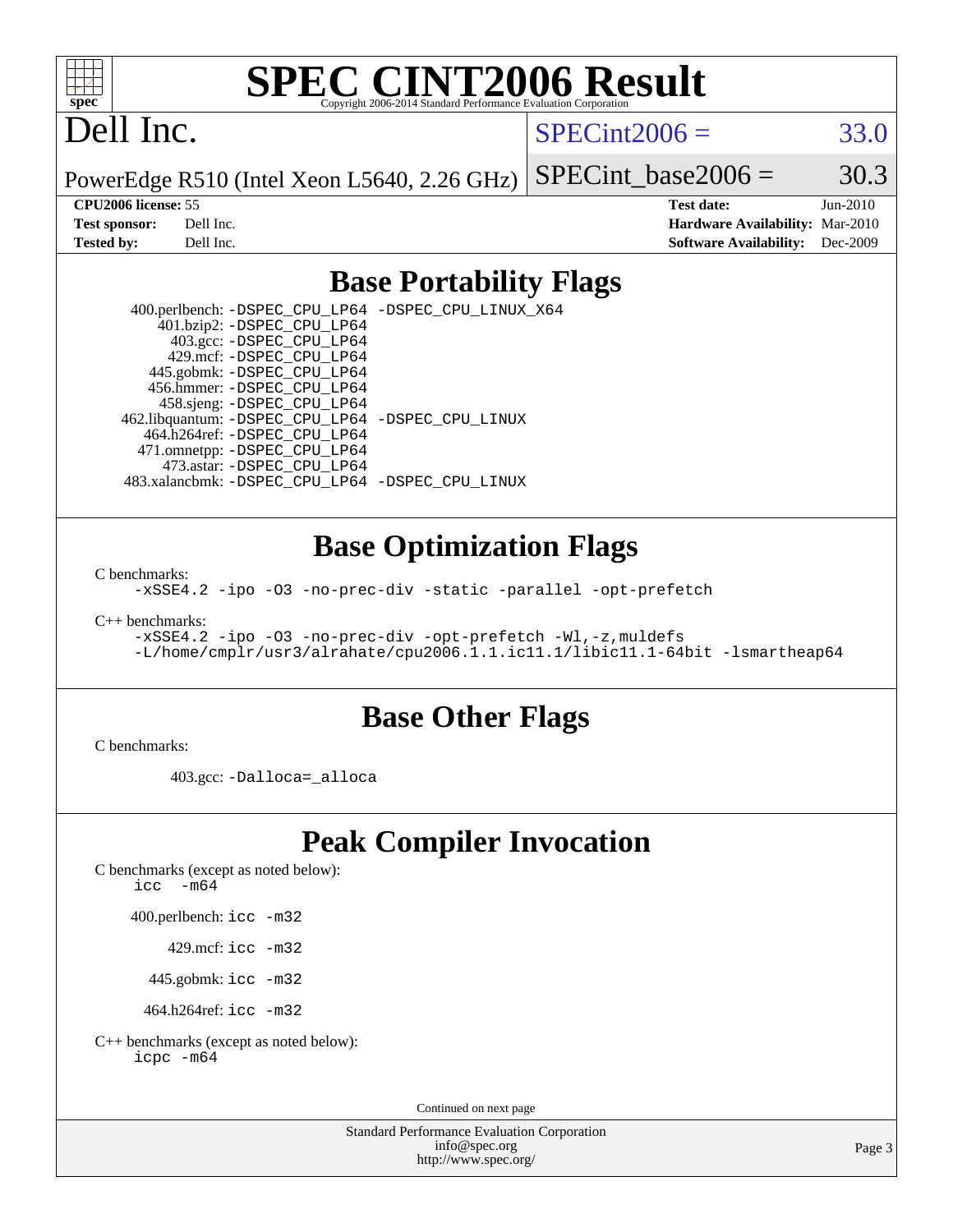

# **[SPEC CINT2006 Result](http://www.spec.org/auto/cpu2006/Docs/result-fields.html#SPECCINT2006Result)**

Dell Inc.

 $SPECint2006 = 33.0$  $SPECint2006 = 33.0$ 

PowerEdge R510 (Intel Xeon L5640, 2.26 GHz) SPECint base2006 =  $30.3$ 

**[CPU2006 license:](http://www.spec.org/auto/cpu2006/Docs/result-fields.html#CPU2006license)** 55 **[Test date:](http://www.spec.org/auto/cpu2006/Docs/result-fields.html#Testdate)** Jun-2010 **[Test sponsor:](http://www.spec.org/auto/cpu2006/Docs/result-fields.html#Testsponsor)** Dell Inc. **[Hardware Availability:](http://www.spec.org/auto/cpu2006/Docs/result-fields.html#HardwareAvailability)** Mar-2010 **[Tested by:](http://www.spec.org/auto/cpu2006/Docs/result-fields.html#Testedby)** Dell Inc. **[Software Availability:](http://www.spec.org/auto/cpu2006/Docs/result-fields.html#SoftwareAvailability)** Dec-2009

## **[Peak Compiler Invocation \(Continued\)](http://www.spec.org/auto/cpu2006/Docs/result-fields.html#PeakCompilerInvocation)**

471.omnetpp: [icpc -m32](http://www.spec.org/cpu2006/results/res2010q3/cpu2006-20100913-13225.flags.html#user_peakCXXLD471_omnetpp_intel_icpc_32bit_4e5a5ef1a53fd332b3c49e69c3330699)

### **[Peak Portability Flags](http://www.spec.org/auto/cpu2006/Docs/result-fields.html#PeakPortabilityFlags)**

 400.perlbench: [-DSPEC\\_CPU\\_LINUX\\_IA32](http://www.spec.org/cpu2006/results/res2010q3/cpu2006-20100913-13225.flags.html#b400.perlbench_peakCPORTABILITY_DSPEC_CPU_LINUX_IA32) 401.bzip2: [-DSPEC\\_CPU\\_LP64](http://www.spec.org/cpu2006/results/res2010q3/cpu2006-20100913-13225.flags.html#suite_peakPORTABILITY401_bzip2_DSPEC_CPU_LP64)

 403.gcc: [-DSPEC\\_CPU\\_LP64](http://www.spec.org/cpu2006/results/res2010q3/cpu2006-20100913-13225.flags.html#suite_peakPORTABILITY403_gcc_DSPEC_CPU_LP64) 456.hmmer: [-DSPEC\\_CPU\\_LP64](http://www.spec.org/cpu2006/results/res2010q3/cpu2006-20100913-13225.flags.html#suite_peakPORTABILITY456_hmmer_DSPEC_CPU_LP64) 458.sjeng: [-DSPEC\\_CPU\\_LP64](http://www.spec.org/cpu2006/results/res2010q3/cpu2006-20100913-13225.flags.html#suite_peakPORTABILITY458_sjeng_DSPEC_CPU_LP64) 462.libquantum: [-DSPEC\\_CPU\\_LP64](http://www.spec.org/cpu2006/results/res2010q3/cpu2006-20100913-13225.flags.html#suite_peakPORTABILITY462_libquantum_DSPEC_CPU_LP64) [-DSPEC\\_CPU\\_LINUX](http://www.spec.org/cpu2006/results/res2010q3/cpu2006-20100913-13225.flags.html#b462.libquantum_peakCPORTABILITY_DSPEC_CPU_LINUX) 473.astar: [-DSPEC\\_CPU\\_LP64](http://www.spec.org/cpu2006/results/res2010q3/cpu2006-20100913-13225.flags.html#suite_peakPORTABILITY473_astar_DSPEC_CPU_LP64) 483.xalancbmk: [-DSPEC\\_CPU\\_LP64](http://www.spec.org/cpu2006/results/res2010q3/cpu2006-20100913-13225.flags.html#suite_peakPORTABILITY483_xalancbmk_DSPEC_CPU_LP64) [-DSPEC\\_CPU\\_LINUX](http://www.spec.org/cpu2006/results/res2010q3/cpu2006-20100913-13225.flags.html#b483.xalancbmk_peakCXXPORTABILITY_DSPEC_CPU_LINUX)

## **[Peak Optimization Flags](http://www.spec.org/auto/cpu2006/Docs/result-fields.html#PeakOptimizationFlags)**

[C benchmarks](http://www.spec.org/auto/cpu2006/Docs/result-fields.html#Cbenchmarks):

 400.perlbench: [-xSSE4.2](http://www.spec.org/cpu2006/results/res2010q3/cpu2006-20100913-13225.flags.html#user_peakPASS2_CFLAGSPASS2_LDCFLAGS400_perlbench_f-xSSE42_f91528193cf0b216347adb8b939d4107)(pass 2) [-prof-gen](http://www.spec.org/cpu2006/results/res2010q3/cpu2006-20100913-13225.flags.html#user_peakPASS1_CFLAGSPASS1_LDCFLAGS400_perlbench_prof_gen_e43856698f6ca7b7e442dfd80e94a8fc)(pass 1) [-ipo](http://www.spec.org/cpu2006/results/res2010q3/cpu2006-20100913-13225.flags.html#user_peakPASS2_CFLAGSPASS2_LDCFLAGS400_perlbench_f-ipo)(pass 2) [-O3](http://www.spec.org/cpu2006/results/res2010q3/cpu2006-20100913-13225.flags.html#user_peakPASS2_CFLAGSPASS2_LDCFLAGS400_perlbench_f-O3)(pass 2) [-no-prec-div](http://www.spec.org/cpu2006/results/res2010q3/cpu2006-20100913-13225.flags.html#user_peakPASS2_CFLAGSPASS2_LDCFLAGS400_perlbench_f-no-prec-div)(pass 2) [-static](http://www.spec.org/cpu2006/results/res2010q3/cpu2006-20100913-13225.flags.html#user_peakPASS2_CFLAGSPASS2_LDCFLAGS400_perlbench_f-static)(pass 2) [-prof-use](http://www.spec.org/cpu2006/results/res2010q3/cpu2006-20100913-13225.flags.html#user_peakPASS2_CFLAGSPASS2_LDCFLAGS400_perlbench_prof_use_bccf7792157ff70d64e32fe3e1250b55)(pass 2) [-ansi-alias](http://www.spec.org/cpu2006/results/res2010q3/cpu2006-20100913-13225.flags.html#user_peakCOPTIMIZE400_perlbench_f-ansi-alias) [-opt-prefetch](http://www.spec.org/cpu2006/results/res2010q3/cpu2006-20100913-13225.flags.html#user_peakCOPTIMIZE400_perlbench_f-opt-prefetch) 401.bzip2: [-xSSE4.2](http://www.spec.org/cpu2006/results/res2010q3/cpu2006-20100913-13225.flags.html#user_peakPASS2_CFLAGSPASS2_LDCFLAGS401_bzip2_f-xSSE42_f91528193cf0b216347adb8b939d4107)(pass 2) [-prof-gen](http://www.spec.org/cpu2006/results/res2010q3/cpu2006-20100913-13225.flags.html#user_peakPASS1_CFLAGSPASS1_LDCFLAGS401_bzip2_prof_gen_e43856698f6ca7b7e442dfd80e94a8fc)(pass 1) [-ipo](http://www.spec.org/cpu2006/results/res2010q3/cpu2006-20100913-13225.flags.html#user_peakPASS2_CFLAGSPASS2_LDCFLAGS401_bzip2_f-ipo)(pass 2) [-O3](http://www.spec.org/cpu2006/results/res2010q3/cpu2006-20100913-13225.flags.html#user_peakPASS2_CFLAGSPASS2_LDCFLAGS401_bzip2_f-O3)(pass 2) [-no-prec-div](http://www.spec.org/cpu2006/results/res2010q3/cpu2006-20100913-13225.flags.html#user_peakCOPTIMIZEPASS2_CFLAGSPASS2_LDCFLAGS401_bzip2_f-no-prec-div) [-static](http://www.spec.org/cpu2006/results/res2010q3/cpu2006-20100913-13225.flags.html#user_peakPASS2_CFLAGSPASS2_LDCFLAGS401_bzip2_f-static)(pass 2) [-prof-use](http://www.spec.org/cpu2006/results/res2010q3/cpu2006-20100913-13225.flags.html#user_peakPASS2_CFLAGSPASS2_LDCFLAGS401_bzip2_prof_use_bccf7792157ff70d64e32fe3e1250b55)(pass 2) [-auto-ilp32](http://www.spec.org/cpu2006/results/res2010q3/cpu2006-20100913-13225.flags.html#user_peakCOPTIMIZE401_bzip2_f-auto-ilp32) [-opt-prefetch](http://www.spec.org/cpu2006/results/res2010q3/cpu2006-20100913-13225.flags.html#user_peakCOPTIMIZE401_bzip2_f-opt-prefetch) [-ansi-alias](http://www.spec.org/cpu2006/results/res2010q3/cpu2006-20100913-13225.flags.html#user_peakCOPTIMIZE401_bzip2_f-ansi-alias) 403.gcc: [-xSSE4.2](http://www.spec.org/cpu2006/results/res2010q3/cpu2006-20100913-13225.flags.html#user_peakCOPTIMIZE403_gcc_f-xSSE42_f91528193cf0b216347adb8b939d4107) [-ipo](http://www.spec.org/cpu2006/results/res2010q3/cpu2006-20100913-13225.flags.html#user_peakCOPTIMIZE403_gcc_f-ipo) [-O3](http://www.spec.org/cpu2006/results/res2010q3/cpu2006-20100913-13225.flags.html#user_peakCOPTIMIZE403_gcc_f-O3) [-no-prec-div](http://www.spec.org/cpu2006/results/res2010q3/cpu2006-20100913-13225.flags.html#user_peakCOPTIMIZE403_gcc_f-no-prec-div) [-static](http://www.spec.org/cpu2006/results/res2010q3/cpu2006-20100913-13225.flags.html#user_peakCOPTIMIZE403_gcc_f-static) [-inline-calloc](http://www.spec.org/cpu2006/results/res2010q3/cpu2006-20100913-13225.flags.html#user_peakCOPTIMIZE403_gcc_f-inline-calloc) [-opt-malloc-options=3](http://www.spec.org/cpu2006/results/res2010q3/cpu2006-20100913-13225.flags.html#user_peakCOPTIMIZE403_gcc_f-opt-malloc-options_13ab9b803cf986b4ee62f0a5998c2238) [-auto-ilp32](http://www.spec.org/cpu2006/results/res2010q3/cpu2006-20100913-13225.flags.html#user_peakCOPTIMIZE403_gcc_f-auto-ilp32) 429.mcf: [-xSSE4.2](http://www.spec.org/cpu2006/results/res2010q3/cpu2006-20100913-13225.flags.html#user_peakCOPTIMIZE429_mcf_f-xSSE42_f91528193cf0b216347adb8b939d4107) [-ipo](http://www.spec.org/cpu2006/results/res2010q3/cpu2006-20100913-13225.flags.html#user_peakCOPTIMIZE429_mcf_f-ipo) [-O3](http://www.spec.org/cpu2006/results/res2010q3/cpu2006-20100913-13225.flags.html#user_peakCOPTIMIZE429_mcf_f-O3) [-no-prec-div](http://www.spec.org/cpu2006/results/res2010q3/cpu2006-20100913-13225.flags.html#user_peakCOPTIMIZE429_mcf_f-no-prec-div) [-static](http://www.spec.org/cpu2006/results/res2010q3/cpu2006-20100913-13225.flags.html#user_peakCOPTIMIZE429_mcf_f-static) [-opt-prefetch](http://www.spec.org/cpu2006/results/res2010q3/cpu2006-20100913-13225.flags.html#user_peakCOPTIMIZE429_mcf_f-opt-prefetch) 445.gobmk: [-xSSE4.2](http://www.spec.org/cpu2006/results/res2010q3/cpu2006-20100913-13225.flags.html#user_peakPASS2_CFLAGSPASS2_LDCFLAGS445_gobmk_f-xSSE42_f91528193cf0b216347adb8b939d4107)(pass 2) [-prof-gen](http://www.spec.org/cpu2006/results/res2010q3/cpu2006-20100913-13225.flags.html#user_peakPASS1_CFLAGSPASS1_LDCFLAGS445_gobmk_prof_gen_e43856698f6ca7b7e442dfd80e94a8fc)(pass 1) [-prof-use](http://www.spec.org/cpu2006/results/res2010q3/cpu2006-20100913-13225.flags.html#user_peakPASS2_CFLAGSPASS2_LDCFLAGS445_gobmk_prof_use_bccf7792157ff70d64e32fe3e1250b55)(pass 2) [-O2](http://www.spec.org/cpu2006/results/res2010q3/cpu2006-20100913-13225.flags.html#user_peakCOPTIMIZE445_gobmk_f-O2) [-ipo](http://www.spec.org/cpu2006/results/res2010q3/cpu2006-20100913-13225.flags.html#user_peakCOPTIMIZE445_gobmk_f-ipo) [-no-prec-div](http://www.spec.org/cpu2006/results/res2010q3/cpu2006-20100913-13225.flags.html#user_peakCOPTIMIZE445_gobmk_f-no-prec-div) [-ansi-alias](http://www.spec.org/cpu2006/results/res2010q3/cpu2006-20100913-13225.flags.html#user_peakCOPTIMIZE445_gobmk_f-ansi-alias) 456.hmmer: [-xSSE4.2](http://www.spec.org/cpu2006/results/res2010q3/cpu2006-20100913-13225.flags.html#user_peakCOPTIMIZE456_hmmer_f-xSSE42_f91528193cf0b216347adb8b939d4107) [-ipo](http://www.spec.org/cpu2006/results/res2010q3/cpu2006-20100913-13225.flags.html#user_peakCOPTIMIZE456_hmmer_f-ipo) [-O3](http://www.spec.org/cpu2006/results/res2010q3/cpu2006-20100913-13225.flags.html#user_peakCOPTIMIZE456_hmmer_f-O3) [-no-prec-div](http://www.spec.org/cpu2006/results/res2010q3/cpu2006-20100913-13225.flags.html#user_peakCOPTIMIZE456_hmmer_f-no-prec-div) [-static](http://www.spec.org/cpu2006/results/res2010q3/cpu2006-20100913-13225.flags.html#user_peakCOPTIMIZE456_hmmer_f-static) [-unroll2](http://www.spec.org/cpu2006/results/res2010q3/cpu2006-20100913-13225.flags.html#user_peakCOPTIMIZE456_hmmer_f-unroll_784dae83bebfb236979b41d2422d7ec2) [-ansi-alias](http://www.spec.org/cpu2006/results/res2010q3/cpu2006-20100913-13225.flags.html#user_peakCOPTIMIZE456_hmmer_f-ansi-alias) [-auto-ilp32](http://www.spec.org/cpu2006/results/res2010q3/cpu2006-20100913-13225.flags.html#user_peakCOPTIMIZE456_hmmer_f-auto-ilp32) 458.sjeng: [-xSSE4.2](http://www.spec.org/cpu2006/results/res2010q3/cpu2006-20100913-13225.flags.html#user_peakPASS2_CFLAGSPASS2_LDCFLAGS458_sjeng_f-xSSE42_f91528193cf0b216347adb8b939d4107)(pass 2) [-prof-gen](http://www.spec.org/cpu2006/results/res2010q3/cpu2006-20100913-13225.flags.html#user_peakPASS1_CFLAGSPASS1_LDCFLAGS458_sjeng_prof_gen_e43856698f6ca7b7e442dfd80e94a8fc)(pass 1) [-ipo](http://www.spec.org/cpu2006/results/res2010q3/cpu2006-20100913-13225.flags.html#user_peakPASS2_CFLAGSPASS2_LDCFLAGS458_sjeng_f-ipo)(pass 2) [-O3](http://www.spec.org/cpu2006/results/res2010q3/cpu2006-20100913-13225.flags.html#user_peakPASS2_CFLAGSPASS2_LDCFLAGS458_sjeng_f-O3)(pass 2) [-no-prec-div](http://www.spec.org/cpu2006/results/res2010q3/cpu2006-20100913-13225.flags.html#user_peakPASS2_CFLAGSPASS2_LDCFLAGS458_sjeng_f-no-prec-div)(pass 2) [-static](http://www.spec.org/cpu2006/results/res2010q3/cpu2006-20100913-13225.flags.html#user_peakPASS2_CFLAGSPASS2_LDCFLAGS458_sjeng_f-static)(pass 2) [-prof-use](http://www.spec.org/cpu2006/results/res2010q3/cpu2006-20100913-13225.flags.html#user_peakPASS2_CFLAGSPASS2_LDCFLAGS458_sjeng_prof_use_bccf7792157ff70d64e32fe3e1250b55)(pass 2) [-unroll4](http://www.spec.org/cpu2006/results/res2010q3/cpu2006-20100913-13225.flags.html#user_peakCOPTIMIZE458_sjeng_f-unroll_4e5e4ed65b7fd20bdcd365bec371b81f) 462.libquantum: [-xSSE4.2](http://www.spec.org/cpu2006/results/res2010q3/cpu2006-20100913-13225.flags.html#user_peakCOPTIMIZE462_libquantum_f-xSSE42_f91528193cf0b216347adb8b939d4107) [-ipo](http://www.spec.org/cpu2006/results/res2010q3/cpu2006-20100913-13225.flags.html#user_peakCOPTIMIZE462_libquantum_f-ipo) [-O3](http://www.spec.org/cpu2006/results/res2010q3/cpu2006-20100913-13225.flags.html#user_peakCOPTIMIZE462_libquantum_f-O3) [-no-prec-div](http://www.spec.org/cpu2006/results/res2010q3/cpu2006-20100913-13225.flags.html#user_peakCOPTIMIZE462_libquantum_f-no-prec-div) [-static](http://www.spec.org/cpu2006/results/res2010q3/cpu2006-20100913-13225.flags.html#user_peakCOPTIMIZE462_libquantum_f-static) [-parallel](http://www.spec.org/cpu2006/results/res2010q3/cpu2006-20100913-13225.flags.html#user_peakCOPTIMIZE462_libquantum_f-parallel) [-opt-prefetch](http://www.spec.org/cpu2006/results/res2010q3/cpu2006-20100913-13225.flags.html#user_peakCOPTIMIZE462_libquantum_f-opt-prefetch) [-par-schedule-static=32768](http://www.spec.org/cpu2006/results/res2010q3/cpu2006-20100913-13225.flags.html#user_peakCOPTIMIZE462_libquantum_f-par-schedule_9386bcd99ba64e99ee01d1aafefddd14) [-ansi-alias](http://www.spec.org/cpu2006/results/res2010q3/cpu2006-20100913-13225.flags.html#user_peakCOPTIMIZE462_libquantum_f-ansi-alias) 464.h264ref: [-xSSE4.2](http://www.spec.org/cpu2006/results/res2010q3/cpu2006-20100913-13225.flags.html#user_peakPASS2_CFLAGSPASS2_LDCFLAGS464_h264ref_f-xSSE42_f91528193cf0b216347adb8b939d4107)(pass 2) [-prof-gen](http://www.spec.org/cpu2006/results/res2010q3/cpu2006-20100913-13225.flags.html#user_peakPASS1_CFLAGSPASS1_LDCFLAGS464_h264ref_prof_gen_e43856698f6ca7b7e442dfd80e94a8fc)(pass 1) [-ipo](http://www.spec.org/cpu2006/results/res2010q3/cpu2006-20100913-13225.flags.html#user_peakPASS2_CFLAGSPASS2_LDCFLAGS464_h264ref_f-ipo)(pass 2) [-O3](http://www.spec.org/cpu2006/results/res2010q3/cpu2006-20100913-13225.flags.html#user_peakPASS2_CFLAGSPASS2_LDCFLAGS464_h264ref_f-O3)(pass 2) [-no-prec-div](http://www.spec.org/cpu2006/results/res2010q3/cpu2006-20100913-13225.flags.html#user_peakPASS2_CFLAGSPASS2_LDCFLAGS464_h264ref_f-no-prec-div)(pass 2) [-static](http://www.spec.org/cpu2006/results/res2010q3/cpu2006-20100913-13225.flags.html#user_peakPASS2_CFLAGSPASS2_LDCFLAGS464_h264ref_f-static)(pass 2) [-prof-use](http://www.spec.org/cpu2006/results/res2010q3/cpu2006-20100913-13225.flags.html#user_peakPASS2_CFLAGSPASS2_LDCFLAGS464_h264ref_prof_use_bccf7792157ff70d64e32fe3e1250b55)(pass 2) [-unroll2](http://www.spec.org/cpu2006/results/res2010q3/cpu2006-20100913-13225.flags.html#user_peakCOPTIMIZE464_h264ref_f-unroll_784dae83bebfb236979b41d2422d7ec2) [-ansi-alias](http://www.spec.org/cpu2006/results/res2010q3/cpu2006-20100913-13225.flags.html#user_peakCOPTIMIZE464_h264ref_f-ansi-alias)

Continued on next page

Standard Performance Evaluation Corporation [info@spec.org](mailto:info@spec.org) <http://www.spec.org/>